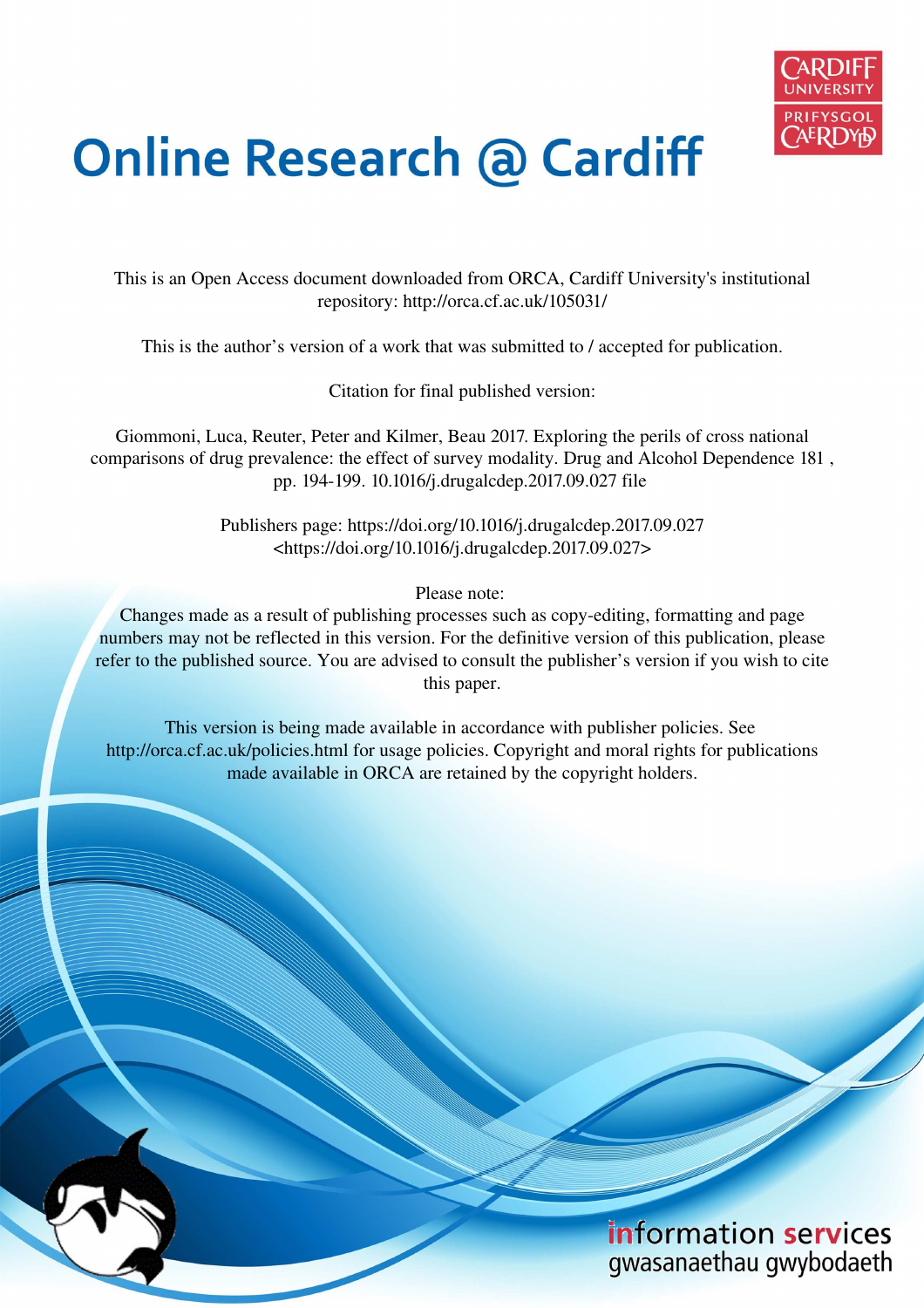## **Exploring the Perils of Cross National Comparisons of Drug Prevalence: The Effect of Survey Modality**

Luca Giommoni<sup>#</sup>, Peter Reuter<sup>##</sup>, Beau Kilmer<sup>###</sup>

Manuscript accepted for publication in *Drug and Alcohol Dependence*

#### **ABSTRACT**

**Background:** There is significant interest in comparing countries on many different indicators of social problems and policies. Cross-national comparisons of drug prevalence and policies are often hampered by differences in the approach used to reach respondents and the methods used to obtain information in national surveys.The paper explores how much these differences could affect cross-country comparisons. **Methods:**  This study reports prevalence of drug use according to the most recent national household survey and then adjusts estimates as if all national surveys used the same methodology. It includes in the analysis European countries for which the European Monitoring Centre for Drugs and Drug Addiction provides the data, the United States, Canada, and Australia. Adjustment factors are based on US data. **Findings:** Adjusting for modality differences appears likely to modestly affect the rankings of countries by prevalence, but to an extent that could be important for comparisons. For example, general population surveys suggest that the US had some of the highest cannabis and cocaine prevalence rates circa 2012, but this is partially driven by the use of a modality known to produce higher prevalence estimates. This analysis shows that country rankings are partly an artifact of the mode of

-

<sup>#</sup> School of Social Sciences, Cardiff University (Email: giommonil@cardiff.ac.uk)

<sup>##</sup> School of Public Policy and Department of Criminology, University of Maryland

<sup>###</sup> Rand Corporation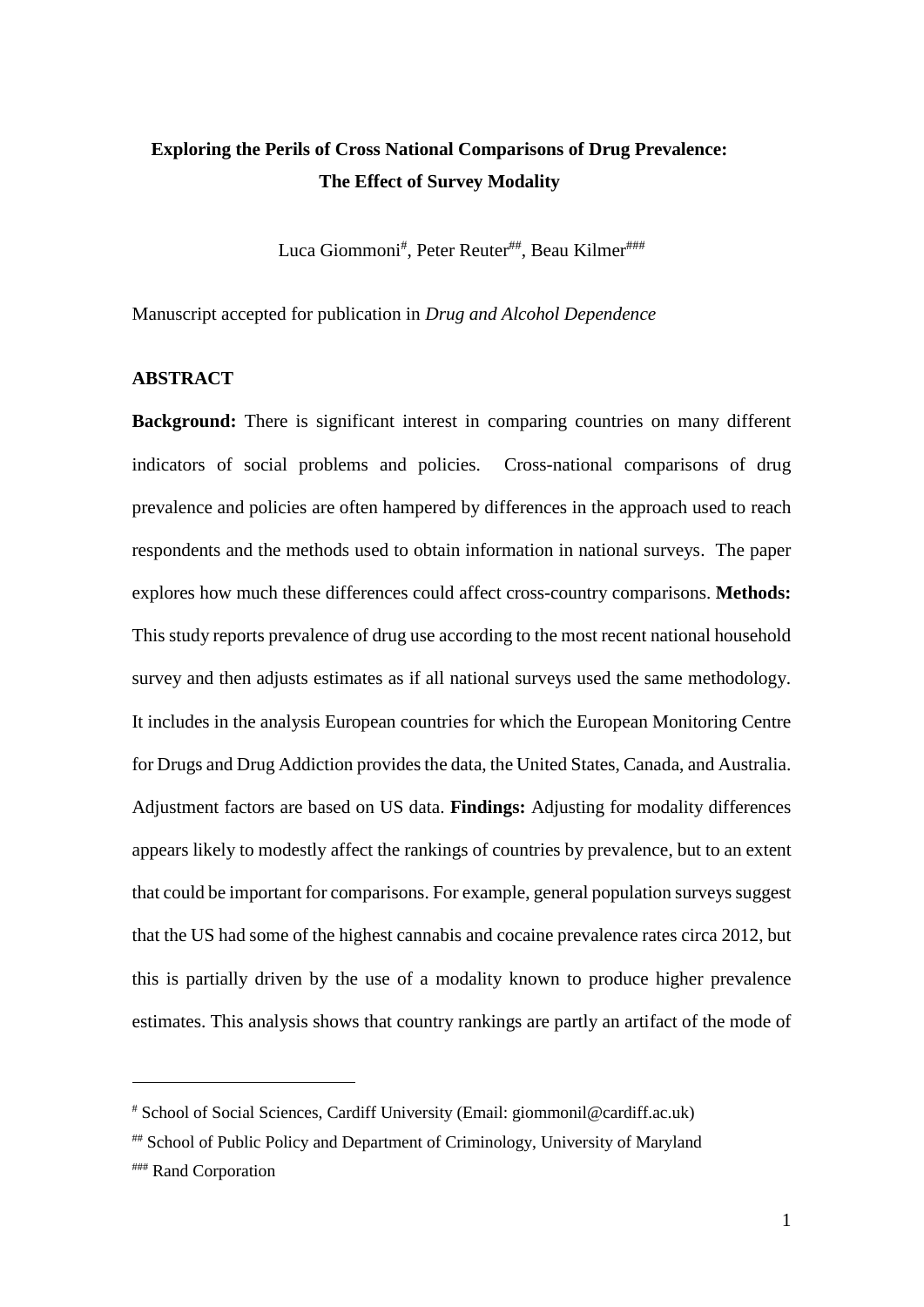interview used in national general population surveys. **Conclusions:** Our preliminary efforts suggest that cross-national prevalence comparisons, policy analyses and other projects such as estimating the global burden of disease could be improved by adjusting estimates from drug use surveys for differences in modality. Research is needed to create more authoritative adjustment factors.

**Keywords**: survey methods; drug prevalence; cross-national comparisons; self-report data; general population surveys; drug misuse

#### **1. Introduction**

No discussion of social problems or social policy is complete today without comparisons with other countries. How well educated are British 15 year olds; look up their scores in the Program for International Student Assessment (OECD, 2016). How awful is homicide in America; look at UNODC's report on World Homicide Rates (2014). It is hardly surprising that there is growing interest in making comparisons for drug problems as well.

Unfortunately, there are few internationally standardized measures of drug prevalence available; two European-wide school surveys (the European School Survey Project in Alcohol and Drugs and the WHO Health Behavior in School-Aged Children) and, very occasionally, a general population survey (GPS) in a broader array of countries. Thus, several international comparisons of substance use and its consequences including the World Health Organization estimates of the burden of disease (Degenhardt and Hall, 2012)—partially rely on figures from national general population surveys. These general population surveys are now fairly standardized in terms of the key drug use questions, such as recentness of consumption (lifetime, last year, or last month) or type of drug used (e.g. cannabis, heroin, etc.). This gives an illusion of comparability or downplays methodological issues affecting cross-country comparability such as differences in the mode of questioning (Gowing et al., 2015; Mounteney et al., 2016).

Prevalence surveys employ two main approaches to administer the questionnaire, Self-Administered Questionnaires (SAQ) and Interviewer-Administered Questionnaires (IAQ) and different modes of gathering information; e.g. Pencil & Paper (P&P), telephone-assisted and computer-assisted. Multiple studies have shown that the type of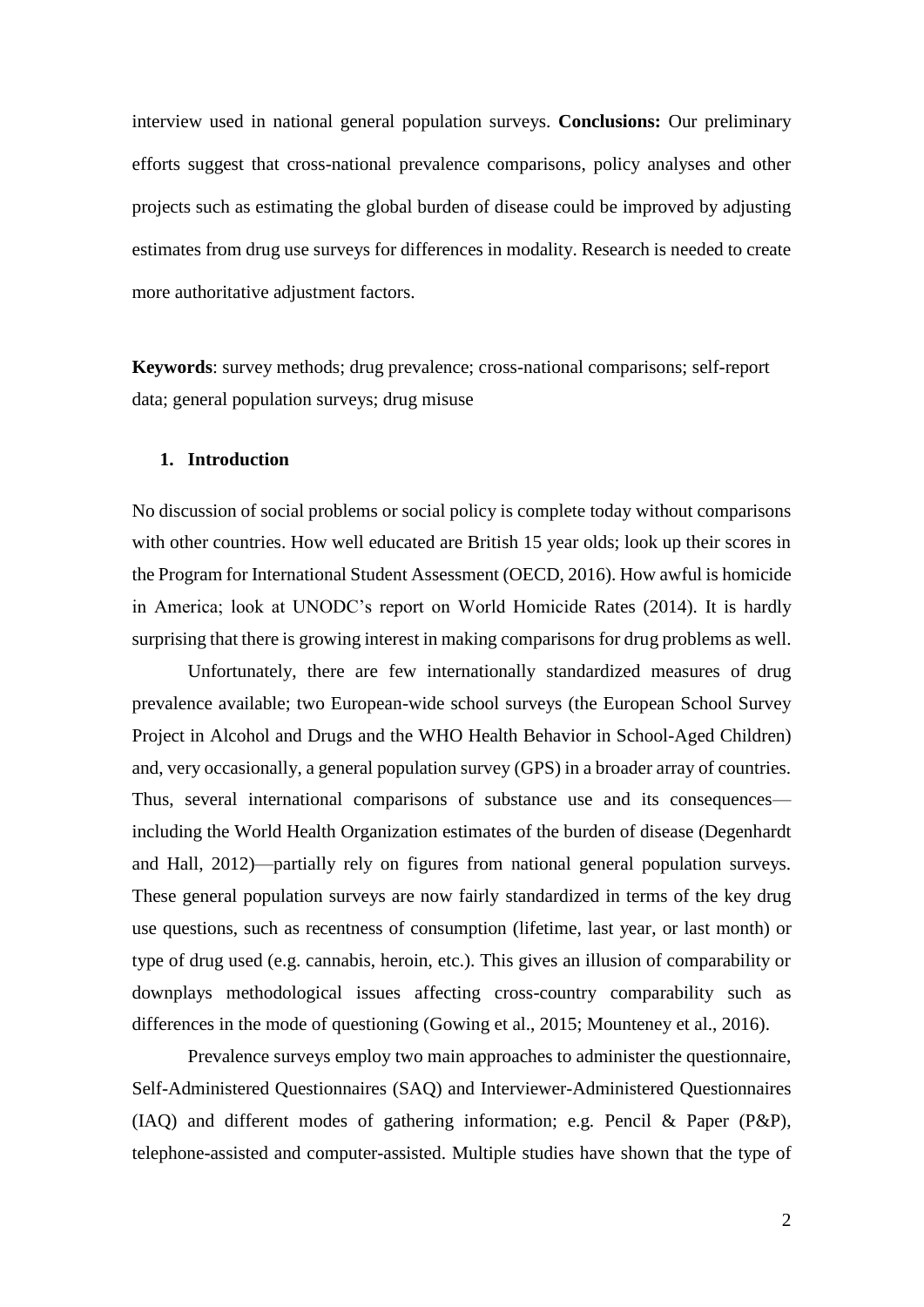interaction between interviewer and respondent affects the estimated prevalence rates for sensitive behaviors. For example, SAQ will produce higher rates than IAQ (Aquilino, 1994; Bowman-Bowen and Menard, 2016; Turner et al., 1992). The specific method of implementation of a modality also has consequences. For example, Audio Computer Assisted Self Interviews (ACASI) produce higher rates than traditional Pencil and Paper (P&P) methods for SAQ interviews (Lessler et al., 2000; Lessler and O'Reilly, 1997; Turner et al., 1998).

This paper explores how much these differences affect the comparisons that are reported in various studies (Gowing et al., 2015; Greenwald, 2009; MacCoun, 2011; Mounteney et al., 2016). The European Monitoring Centre for Drugs and Drug Addiction (EMCDDA) is the source for most of our data, reflecting the fact that it has pioneered efforts to make such cross-national comparisons on a regular basis. The paper reports the results of a preliminary effort to normalize reported prevalence in general population surveys and explore how much that affects the rankings of countries.

#### **2. Background**

Mode of questioning affects the reporting of any behavior, but in particular, sensitive behaviors, such as drug use. Differences arise from variations in respondent willingness to report sensitive information in a particular mode (Aquilino, 1994, 1997; Beck et al., 2002; Corkrey and Parkinson, 2002; Cox et al., 1992; Turner et al., 1992), the likelihood of reaching the respondent, and by catching response inconsistencies during the interview (Lessler et al., 2000; Wright et al., 1998).

Modes of questioning that offer a greater prospect of confidentiality are associated with increased respondent willingness to report drug use. Every survey implements some protocols aiming at affording a higher perception of privacy to the respondents. For instance, sensitive information and personal details that could identify the respondent are often kept in separate files (Aquilino, 1997). However, respondents are rarely aware of these protocols and much of their willingness to disclose drug use depends on the anonymity granted by the method of collection. For these reasons, most of the surveys aiming at measuring sensitive behaviors (drug use, sexual practices, etc.) do not use an IAQ but a SAQ. Several studies show that SAQs report a higher estimate of drug use than IAQ interviews (Aquilino, 1994, 1997; Cox et al., 1992). SAQs allow researchers to give a higher degree of privacy to the respondent in the possibility to complete the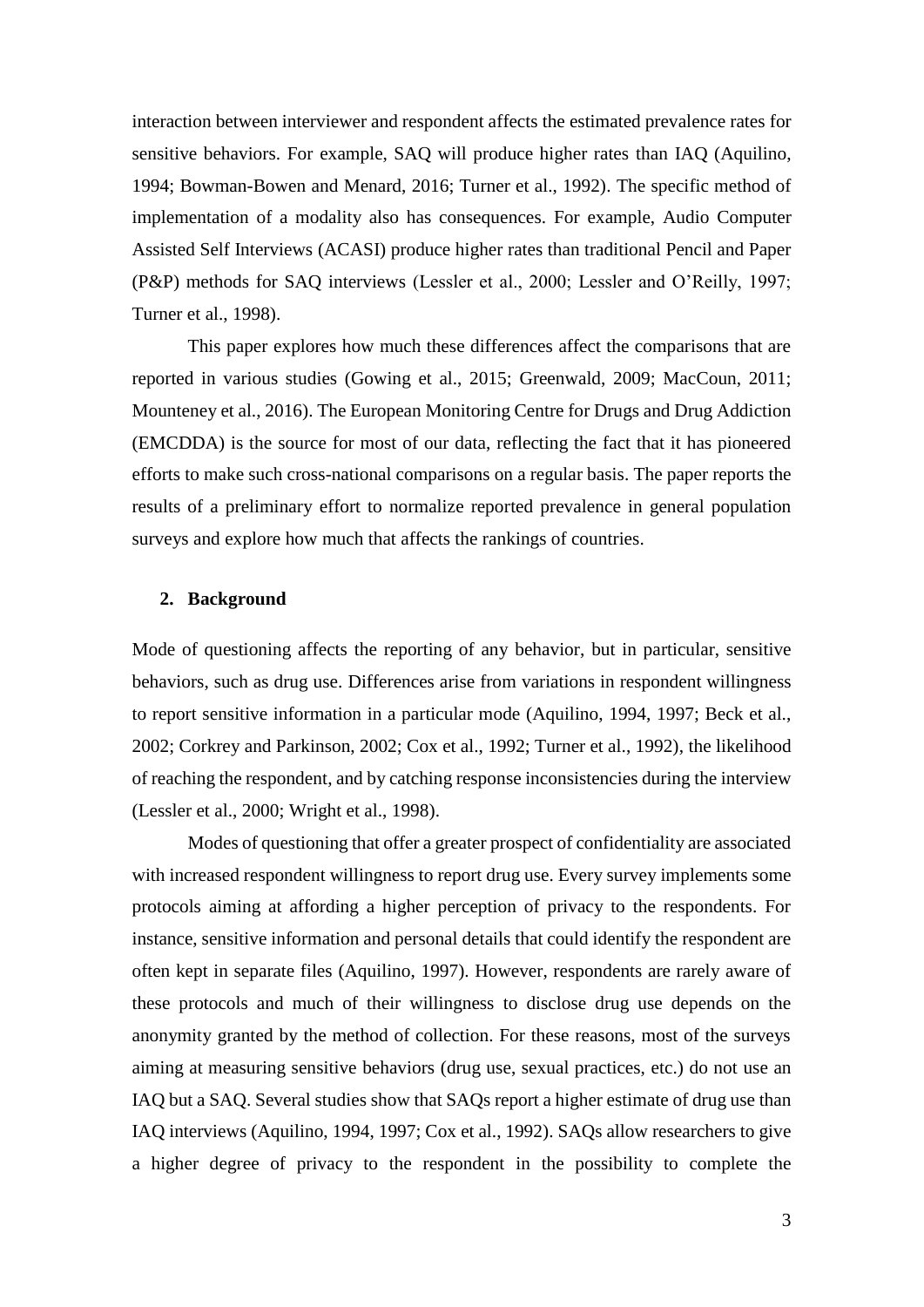questionnaire in private and then return it in a sealed envelope. The same logic works for telephone interviews. Telephone surveys can be conducted through a Computer Assisted Telephone Interviewing (CATI) or an audio computer-assisted self-interviewing (T-ACASI). In the CATI the computer dials the telephone number to be called and the interviewer reads the questions and records the respondent's answers into the computer. In the T-ACASI the computer reads the question to the respondent who answers by pressing numbers on the touch-tone telephone; this results in higher prevalence rates (Corkrey and Parkinson, 2002; Turner et al., 2005). Reporting drug use to a telephone interviewer raises the same concern that respondents have in face-to-face surveys. P&P, SAQs, and T-ACASI guarantee a higher level of privacy and anonymity.

Modern computerized SAQs – i.e. Computer Assisted Self-Interview (CASI) and ACASI – reduce the errors and response inconsistencies inherent in traditional P&P (Lessler et al., 2000; Lessler and O'Reilly, 1997; Tourangeau and Smith, 1996; Tourangeau and Yan, 2007; Wright et al., 1998). Computer SAQs may be programmed to detect and edit inconsistencies or to employ 'skip patterns' which avoid giving respondents questions that do not logically apply to them given their previous answers. For instance, if respondents report their last drug use more than 30 days ago they cannot report any drug use in the previous month (Cox et al., 1992). ACASI also allows those with limited reading ability to easily answer the questionnaire. Indeed the ACASI system administers questions that have been digitally recorded to which respondents may listen using headphones. Finally there is some evidence that computer SAQs may increase respondents' perception of privacy and anonymity (Lessler et al., 2000; Tourangeau and Smith, 1996).

Some factors – in particular age, sensitivity of the item, and recentness of the consumption being reported – modulate the effect of the mode of questioning in reporting drug use. The impact of the mode of questioning varies substantially across age, with teenagers more inclined to report drug use to surveys using instruments guaranteeing a higher level of privacy and anonymity (such as CASI rather than P&P). For instance, Wright et al. show the difference in reporting sensitive behaviors between a classical P&P and SAQ and CASI among respondents aged 12–18 and 19–34 (Wright et al., 1998). The 19–34 group does not show significant differences in reporting alcohol use in the previous year (both CASI and P&P – SAQ groups report a prevalence of about 42%). In contrast, those using  $P\&P - SAQ$  in the 12–18 group report a prevalence of 18.5%, while those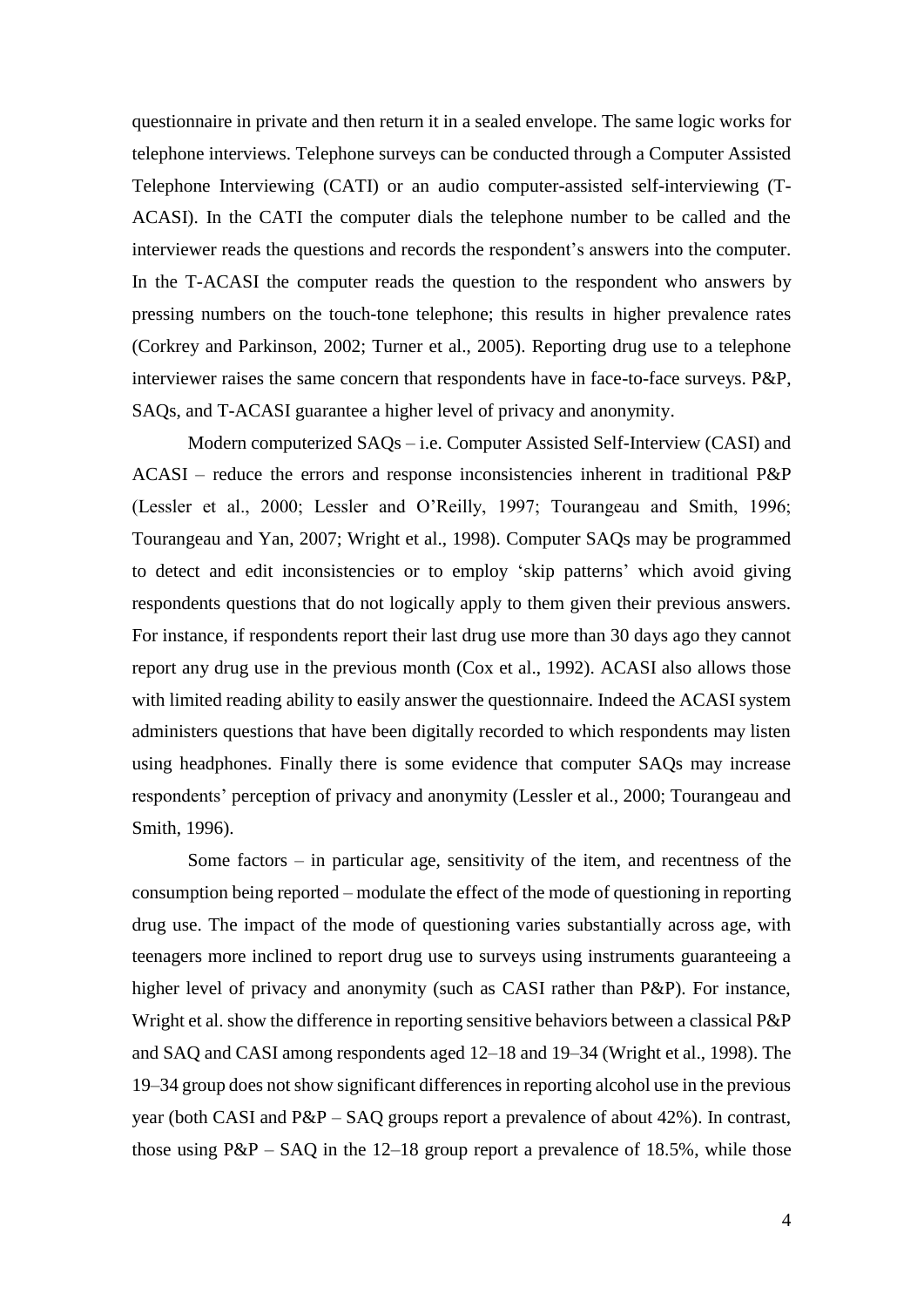interviewed with CASI report a last year prevalence of alcohol use of 28.4%. Beside these, other factors may modulate the effect of mode of interview in reporting consumption of illicit drugs. These factors are in the background – such as home v school; the presence of another at the moment of the interview (parents or spouse); race or ethnicity; and level of mistrust (Aquilino, 1997; Beck et al., 2002; Schober et al., 1992; Wright et al., 1998).

The effect of survey methods in disclosing sensitive behaviors decreases as the response moves from recent to less recent drug use. Indeed respondents are less willing to report drug consumption in the last month than lifetime consumption. Table 1 shows cocaine consumption prevalence in the last month (LMP), last year (LYP), and in life (LTP) according to the results presented by Turner et al., (Turner et al., 2005). Reporting cocaine prevalence in the last month increases threefold moving from CATI to T-ACASI while lifetime prevalence increases of just 1.2 times.

**Table 1. Prevalence of cocaine use among US population obtained by T-CASI and CATI** 

| <b>Prevalence</b>            |             |                | Ratio T-ACASI/ |
|------------------------------|-------------|----------------|----------------|
|                              | <b>CATI</b> | <b>T-ACASI</b> | CATI *         |
| Lifetime prevalence          | 17.90%      | 22.10%         | 1.2            |
| <b>Last year Prevalence</b>  | 2.80%       | 4.80%          | 1.7            |
| <b>Last Month Prevalence</b> | 0.70%       | 2.10%          | 3.0            |

*Source:* (Turner et al., 2005) *\*Authors' calculation*

Similarly, survey methods granting a higher level of privacy and anonymity are generally more effective in disclosing stigmatized than socially acceptable behaviors. Table 2 reports prevalence of drug use in the last month for alcohol, marijuana, and cocaine using  $SAQ - P\&P$  and  $IAQ - P\&P$  (Turner et al., 1992). For the all three substances the SAQ shows higher use, with the SAQ:IAQ ratio increasing as we move from the least stigmatized (alcohol) to the most stigmatized substance (cocaine).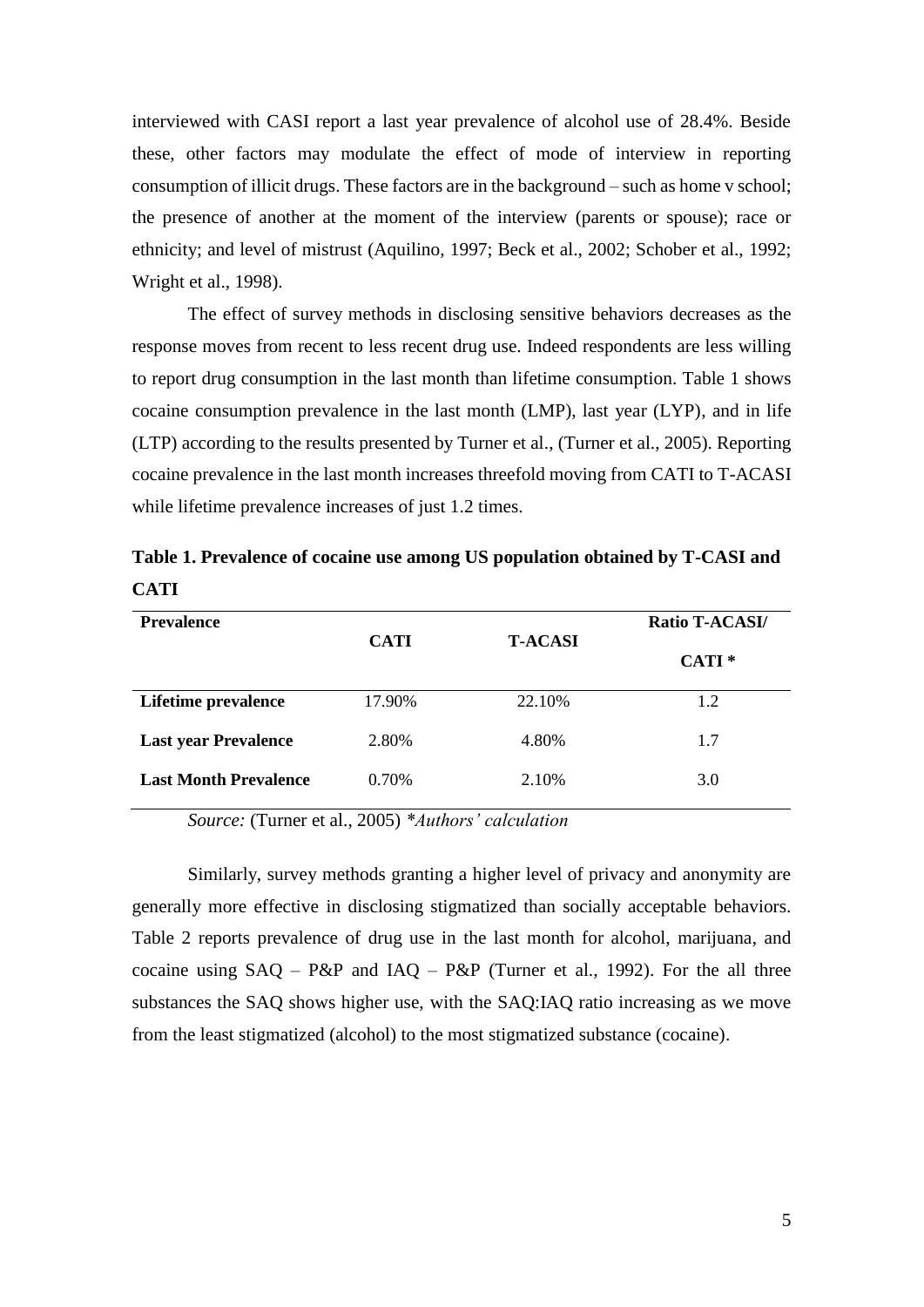| <b>Last Month Prevalence</b> | $SAO - P\&P$ | $IAO - P&P$ | Ratio SAQ/ IAQ <sup>*</sup> |
|------------------------------|--------------|-------------|-----------------------------|
| <b>Alcohol</b>               | 54.78        | 51.86       | 1.1                         |
| Marijuana                    | 5.02         | 3.11        | 1.6                         |
| Cocaine                      | 1.23         | 0.5         | 2.5                         |

**Table 2. Last month prevalence use of alcohol, marijuana and cocaine by mode of questioning** 

*Source:* (Turner et al., 1992) *\*Authors' calculation*

#### **3. Data and Methods**

This study attempts to standardize reported level of drug consumption by different surveys to explore how methods, and more specifically mode, of questioning, may affect cross-country comparability. It reports prevalence of drug consumption according to the most recent general population survey and then adjusts estimates as if all national surveys used the same methodology (Table A in the appendix reports year and characteristics of the national household survey used in these analyses). We made three standardizations in this analysis. First, we adjusted last month prevalence of cannabis use reported by national household population surveys as if surveys employed a CASI. Second, we adjusted last year prevalence of cannabis as if all national surveys used a SAQ – P&P. Finally, we standardized last year prevalence of cocaine use as if all national surveys used a CASI.

Two criteria guide the inclusion of countries in the standardization. The first is the availability of data from national household surveys. As such, we included in the analysis European countries – for which the EMCDDA provides detailed information about levels of prevalence and metadata – the United States (SAMHSA, 2014), Australia (AIHW, 2014), and Canada (Health Canada, 2015). The second criterion is the availability of a conversion factor between surveys using a different mode of questioning. We considered just those countries employing survey methods for which we have been able to calculate a conversion factor for standardizing prevalence across countries. For instance, the figures below do not report data for Germany because in the last household survey it employed a multi-method survey (mail, phone, internet) for which the literature does not provide data for standardizing with other surveys.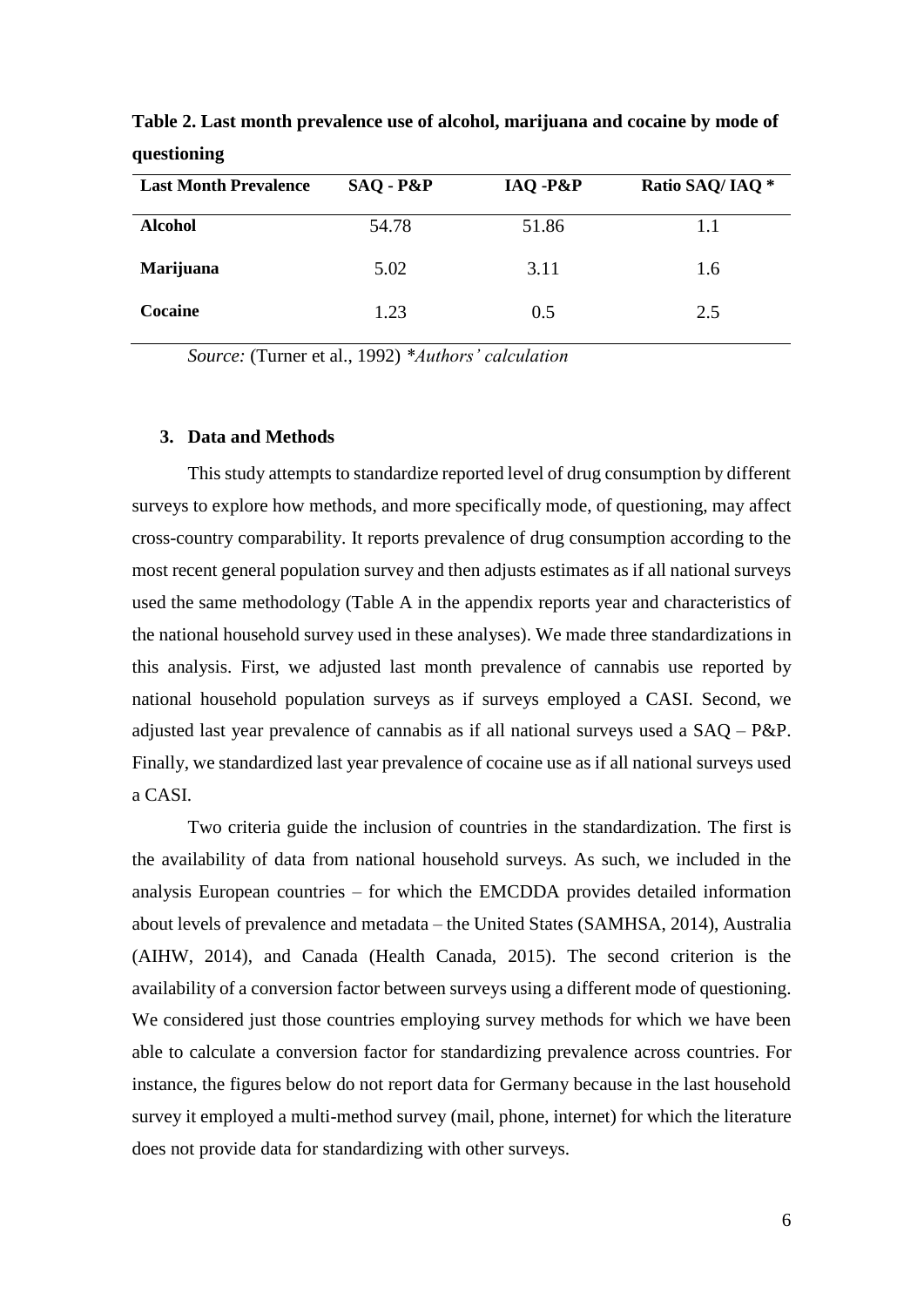To identify the relevant literature, we reviewed the most-cited scientific journals for the categories substance abuse and searched the databases offered by Medline and Google Scholar. Table B in the appendix summarizes the results of this search. Then we considered age, recentness, and type of substance in the elaboration. We calculated conversion factors from studies reporting differences in consumption for the adult population and not for adolescents only. Similarly, we compared the same kind of prevalence (LMP and LYP) and substance (cannabis and cocaine). These factors modulate the effect of the survey method in reporting drug use and omitting them could heavily bias the results. Where more than one study provided a conversion factor, we calculated the average.

Table 3 shows the conversion factors used to adjust and standardize levels of prevalence across countries (see Tables C, D and E in the appendix for additional information). This study does not aim to estimate 'true consumption' nor to develop conversion ratios to make reported level of drug consumption comparable across countries. Respondents to drug consumption questions are likely to underreport their consumption (Colón et al., 2002; Harrison et al., 2007). It is common to correct this underreporting by adjusting estimates upward (Kilmer et al., 2011); however, willingness to report sensitive questions such as use of illicit drugs may vary across countries and time. All the adjustment factors calculated in this study are based on US data and might not apply to other countries. People can be more reluctant to report drug use in countries with a stricter enforcement of drug use than where the enforcement of illicit drugs is less intense. The same can be true if a country changes across years its policy and cultural attitude towards drugs (Chalmers et al., 2016). Beside mode of administration other characteristics of national surveys can affect reporting and estimated level of prevalence. These include sampling procedures, setting of the interview, use of incentives, response rate, and wording (Bowman-Bowen and Menard, 2016). Finally, studies used for the elaboration of the adjustment ratios can use different research design. For instance, they can use different sampling and weighting procedures or have a different ethnic composition of the sample.

It is currently impossible to account for the impact of all these methodological and cultural variations. Adjusting for differences in survey modality can make country data more comparable but other factors – setting, negative attitudes towards drug taking, etc. – can still affect the accuracy of responses to drug-use surveys. This study is just a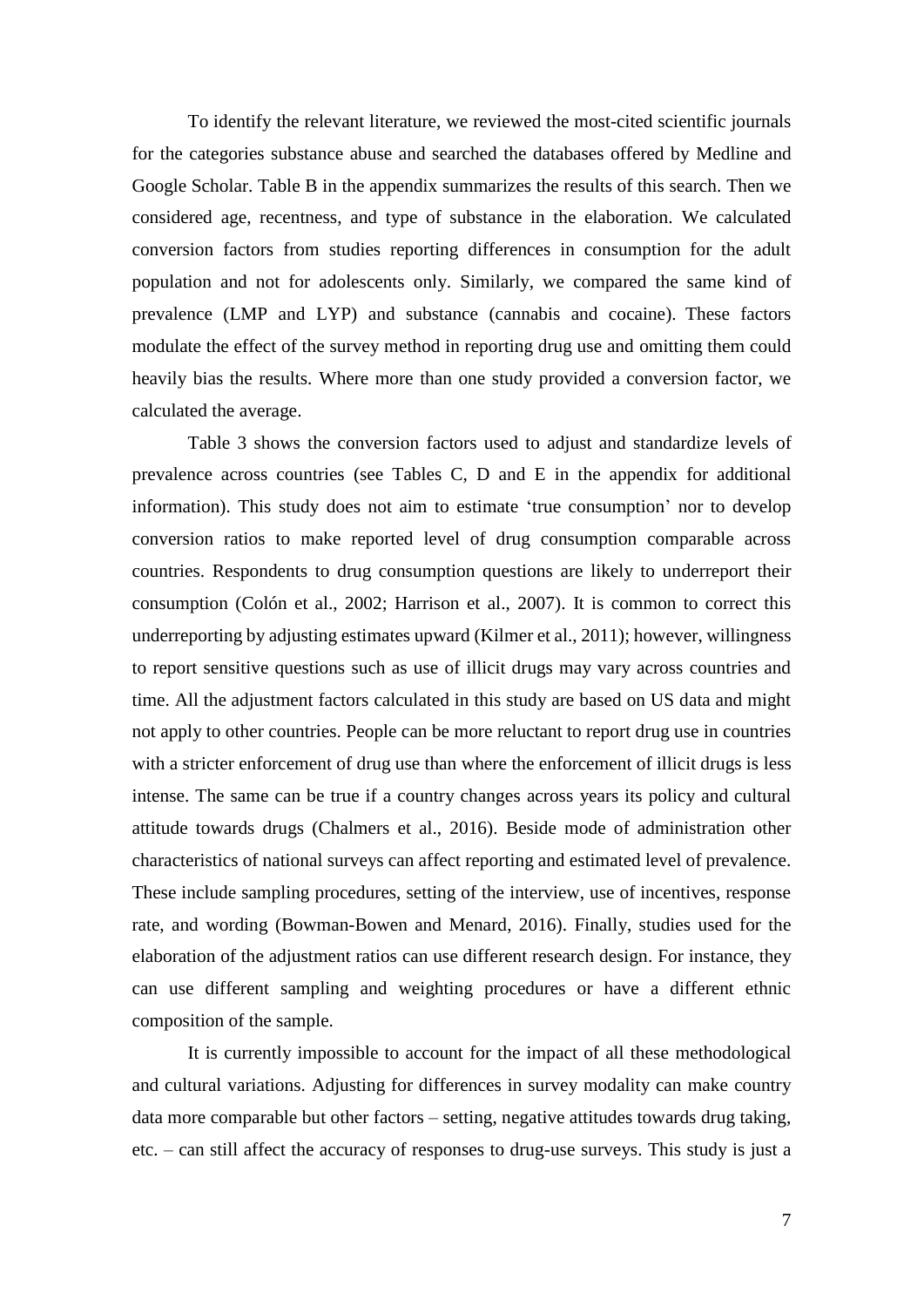first attempt to look into the effect that mode of questioning can have on cross-country comparison. It standardizes reported prevalence to explore how much that affects the rankings of countries. Readers should not focus on adjusted levels of prevalence but on differences in the rankings between un-adjusted and adjusted figures

|              | <b>Cannabis LMP*</b> | <b>Cannabis LYP**</b> | <b>Cocaine LYP***</b> |
|--------------|----------------------|-----------------------|-----------------------|
|              | (CASI)               | $(P&P-SAQ)$           | (CASI)                |
| $P\&P$ - SAQ | 1.16 <sup>a</sup>    |                       |                       |
| <b>ACASI</b> | 0.72 <sup>b</sup>    | 0.9 <sup>c</sup>      | 0.5 <sup>b</sup>      |
| <b>CAPI</b>  | 1.19 <sup>b</sup>    |                       | 1.4 <sup>b</sup>      |
| <b>CATI</b>  |                      | 1.63 <sup>d</sup>     |                       |
| $P\&P$ - IAQ |                      | $1.26$ def            |                       |

**Table 3. Conversion factors for survey methods.** 

*\*Conversion factors used for Figure 1;\*\* Conversion factors used for Figure 2;\*\*\* Conversion factors used for Figure* 

*Sources:* <sup>*a*</sup> Wright et al., 1998; <sup>*b*</sup> Tourangeau and Smith, 1996; <sup>*c*</sup> Lessler et al., 2000; <sup>*d*</sup> Aquilino, *1994; <sup>e</sup> Schober et al., 1992; <sup>f</sup> Turner et al., 1992*

#### **4. Results**

Figure 1 A reports, in descending order, prevalence of consumption of cannabis in the last month for eight countries, as reported by surveys that used a variety of methods: ACASI, P&P – SAQ, CASI, and Computer Assisted Personal Interviewing (CAPI). Figure 1 B adjusts the level of prevalence reported on Figure 1 A, as if all the countries employed a CASI in their national household surveys, according to the conversion factors presented in Table 3. Although the correlation among unadjusted and adjusted prevalence rates is high ( $r = .877$  and Spearman's rank correlation ( $r_s$ ) = .928), there are some important differences. After the standardization, the US moves from first to third ranked for last month cannabis prevalence. In Figure 1 B, Spain exceeds by far Australia and the US for cannabis consumption.

Figure 2 A reports levels of cannabis prevalence in the last year for eleven countries employing ACASI, P&P – SAQ, CATI, and P&P – IAQ systems in their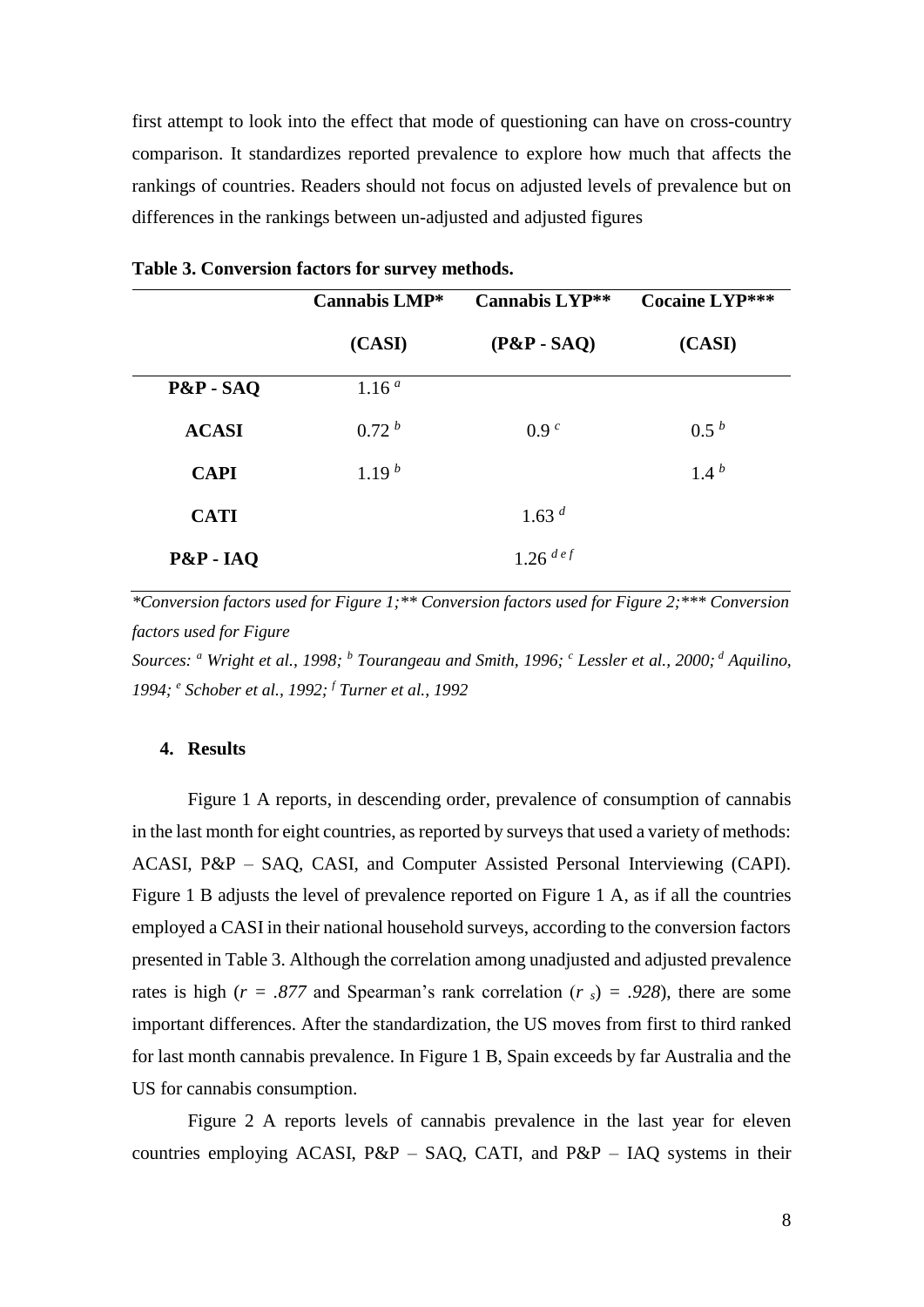national surveys. Figure 2 B adjusts these values as if all the national household surveys were carried out with a traditional P&P – SAQ. Figure 2 B shows several differences in the rank compared to Figure 2 A ( $r = .862$ ;  $r_s = .936$ ). Countries employing a CATI system, Canada, France, and Norway, shift upwards with France moving from the second to the first position just before Canada. The US stands in third position. Canada, Norway, and Belgium shift one position in the distribution.

Figure 3A reports cocaine prevalence in the last year for the US (ACASI), UK (CASI), Netherlands (CASI), Ireland (CAPI), and Portugal (CAPI), and Figure 3B adjusts these estimates as if all the surveys were carried out with a CASI system. Figure 3B shows that, after adjusting for the conversion factor, Ireland (2.1%) reports almost the same prevalence as the neighboring UK (2.4%). Similarly, the US shows a level of consumption lower than the Netherlands.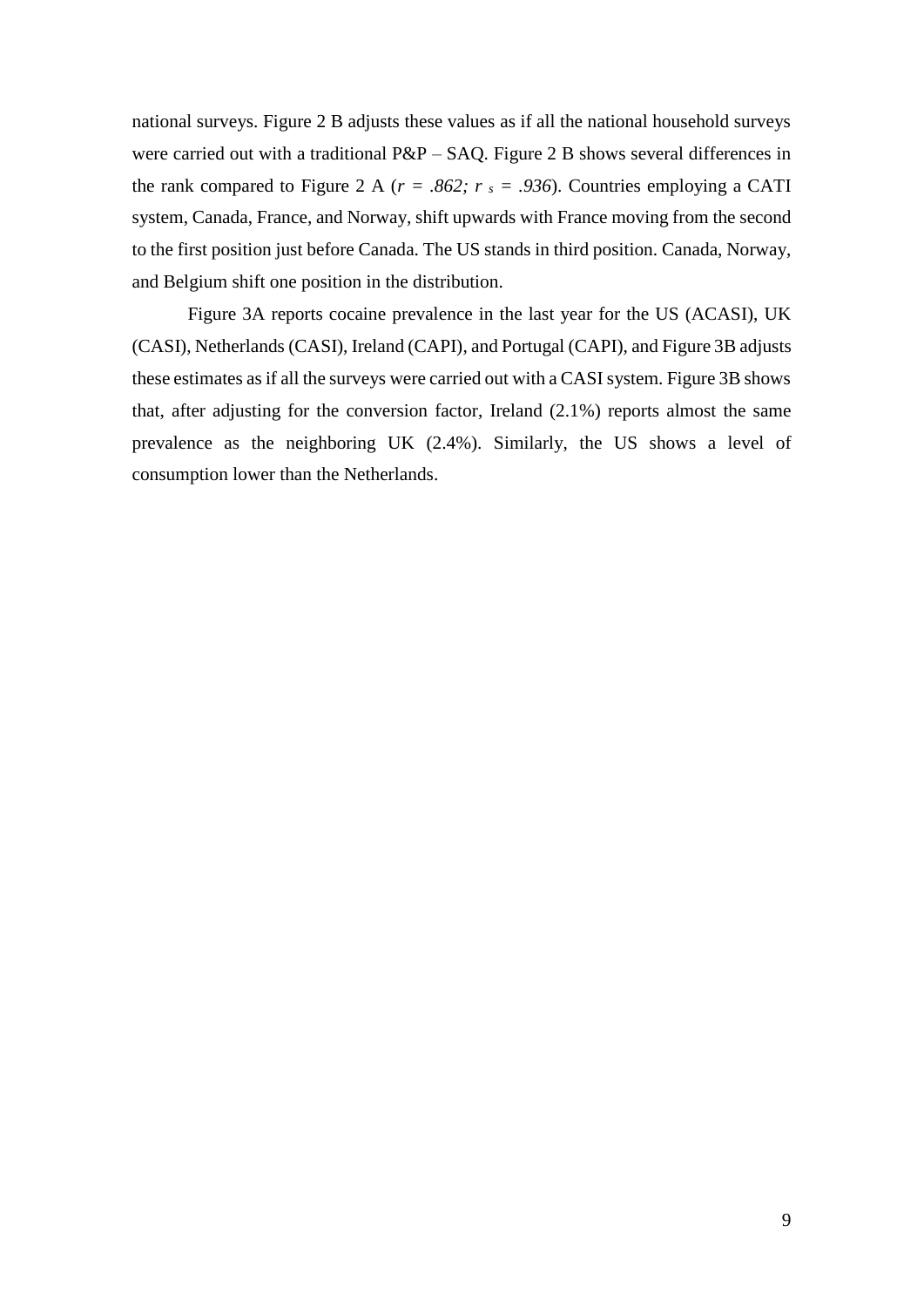





Figure 2 A. Last year prevalence of cannabis use by National Household Population Surveys





Figure 2 B. Adjusted last year prevalence of cannabis use. Standardization as SAQ – P&P. Change in country's rank in brackets

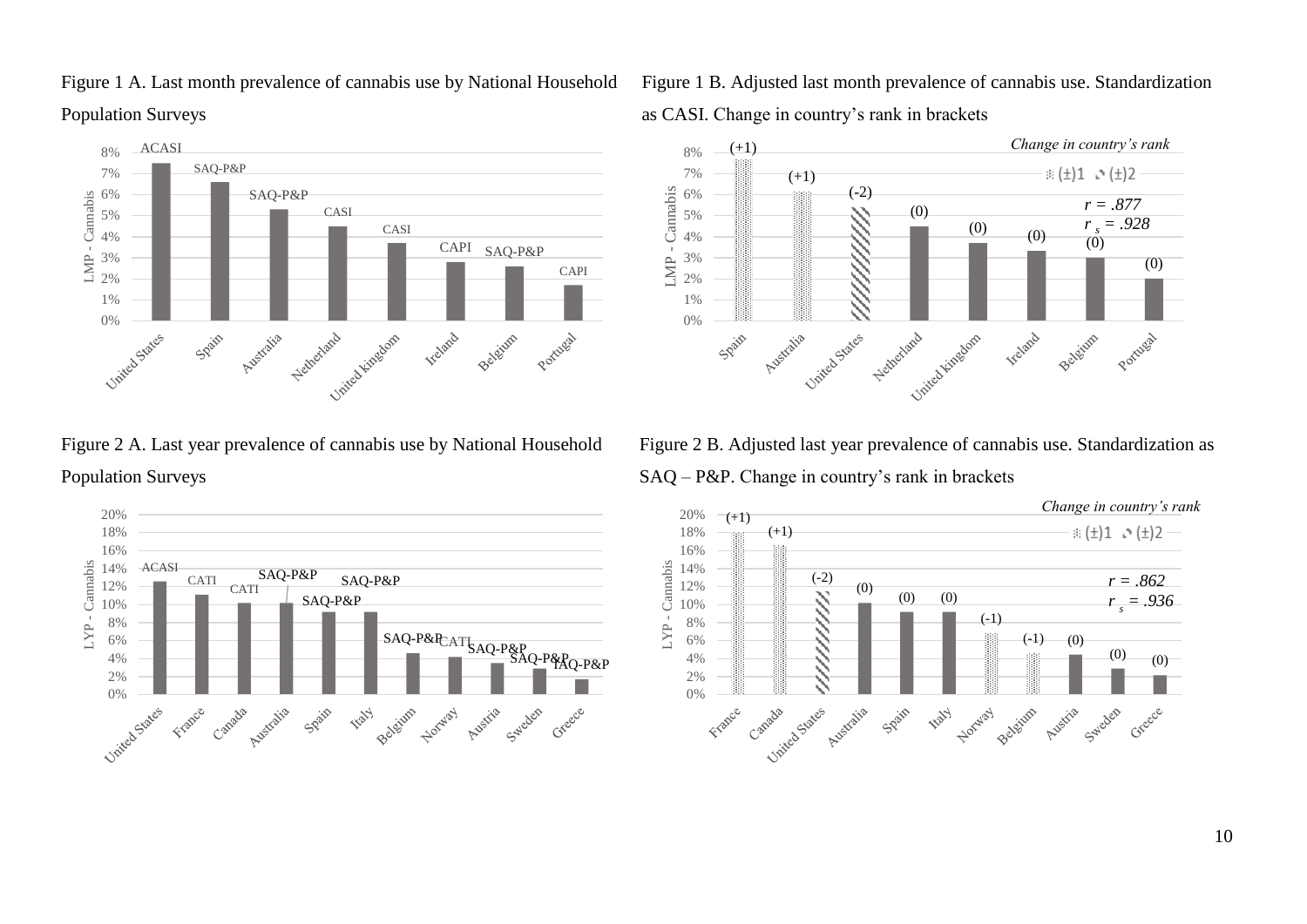Figure 3 A. Last year prevalence of cocaine use by National Household Population Surveys



Figure 3 B. Adjusted last year prevalence of cocaine use by National Household Population Surveys. Standardization as CASI. Change in country's rank in brackets

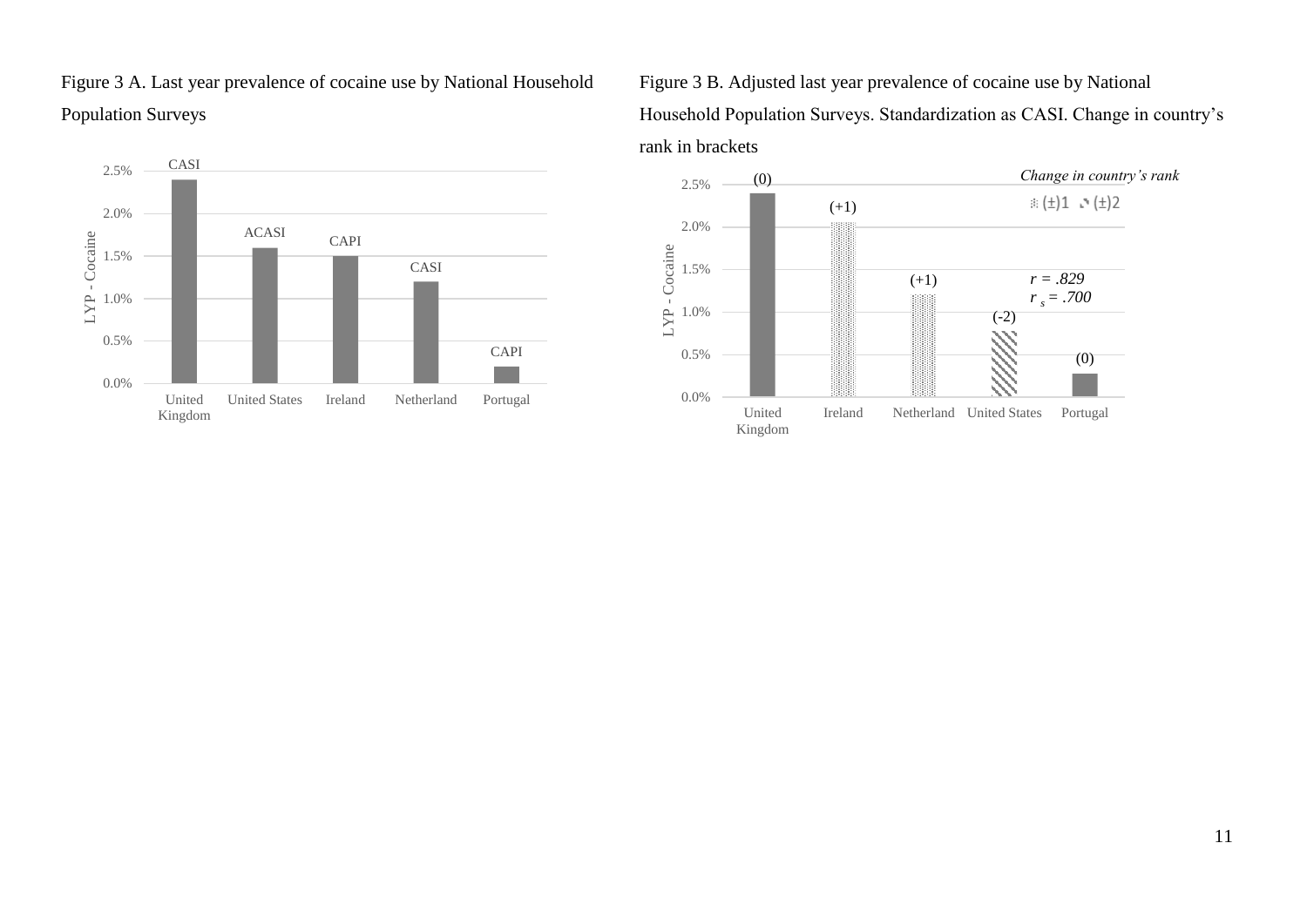#### **5. Discussion**

It is not uncommon to find popular media sources announcing "Country X top world consumer of drug Y" (Lee, 2014; Smith, 2015; Travis, 2016). These league tables of drug prevalence are not restricted to the media but also sometimes appear in scientific papers (Mounteney et al., 2016; Zobel and Götz, 2011). This analysis shows that country rankings are partly an artifact of the mode of interview. The methods of contacting respondents and the technology for questioning respondents in household surveys complicate cross-country comparisons. For instance, Figure 1 A, Figure 2 A, and Figure 3 A show that using unadjusted general population surveys, the United States has the highest prevalence rates for several indicators of drug prevalence. The analysis shows that this result may partially reflect that the US employs a modality (ACASI) that is known to produce higher estimates for a given population. Differences can seem modest but our comparison is limited to a small subset of countries driven by the availability of data.

Bigger differences can emerge if this exercise is extended to several countries. Research also suggests that survey differences can in particular affect the cross-country comparison of the most useful drug prevalence measures for policy analysis. Survey mode has little impact on life-time prevalence, a measurement that is of little use for policy purpose since it might refer to people who consumed drug many years ago. Pastmonth prevalence, a measure often used to estimate the number of regular drug users, is much more influenced by instruments guaranteeing a higher level of privacy and anonymity in the survey. The effect of survey modality can then be negligible when comparing generational dynamics of drug taking but can considerably affect the comparison of current (LYP) and regular (LMP) drug use across countries. Similarly, the influence of survey differences can be limited for more socially acceptable drugs (e.g. cannabis) than for highly stigmatized substances (e.g. cocaine). The good news is that it is possible to improve comparability. Our analysis was just a demonstration of the effect that survey differences can have on cross-country comparisons of drug use prevalence. We cannot conclude that our adjustment made drug use measures more comparable as the conversion factors rely primarily on data from US surveys. We suggest, instead, that more studies on the impact of survey modality should be carried out across different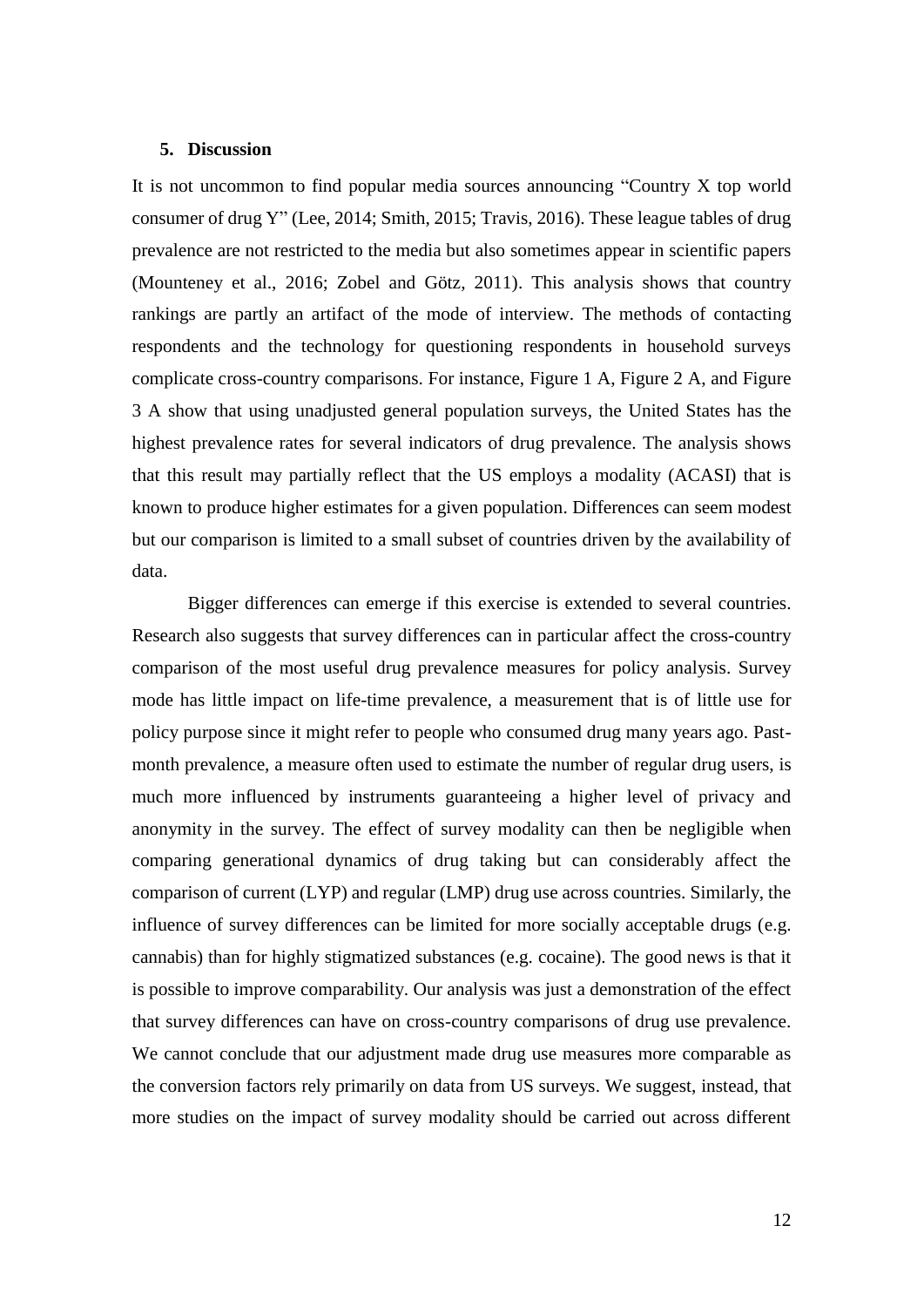countries. Data from different settings can produce more precise and authoritative adjustment factors to make drug use prevalence comparable across countries.

Almost as serious a problem is the fact that nations sometimes change methods in successive surveys. The Netherlands, Germany, Italy, and Australia have all made changes in modality. This leaves them with two options: an inability to determine trends in drug use across years or forcing a comparison among surveys employing a different methodology. This study offers an alternative, showing how it would be possible to roughly estimate the extent to which variation across years is due to actual differences in in the level of consumption or to a shift in the methodology. For instance, between 2005 and 2009 the Netherlands shifted from CAPI to CASI. This, as the EMCDDA (2016) and the Dutch Focal Point (2015) report, precluded the determination of trends between 2005 and 2009. We can use the parameter reported in Table 3 to adjust the 2009 estimates and elaborate a possible scenario on how cannabis prevalence evolved (assuming for the moment that the Dutch and US adjustment factors are similar; this may not be correct). The reported data from the two surveys suggest that cannabis prevalence increased as last month prevalence rises from 3.3% in 2005 to 4.2% in 2009. After the correction for methodological change, last month cannabis prevalence in 2009 drops to 3.5, showing a very small change compared to 2005 and a much smaller change between 1998 and 2009  $(1998 = 3.0; 2001 = 3.4).$ 

The coverage of the population also varies across countries. Age range is an important factor defining target population. Most European countries follow the EMCDDA recommendation and restrict coverage to the group age 15–64 (see Table a in the appendix). Australia (14+), Canada (15+), Denmark (16+), and the United States (12+) do not provide an upper age limit while the lower limit varies between 12 (Greece and the United States), and 18 (Germany). Countries can easily adjust prevalence estimates to the group 15–64 when collecting data for broader ranges. For some countries, (e.g. Germany, UK, etc.), however, the targeted age group is narrower. For these countries the EMCDDA does not make any adjustment (personal communication with Jane Mounteney).

Differences across countries in the number of institutionalized people may also affect cross-country comparability. While all surveys exclude the imprisoned population, that is a much more important exclusion for the United States than for any Western European country, since the incarceration rate in the US (ca. 700 per 100,000) is about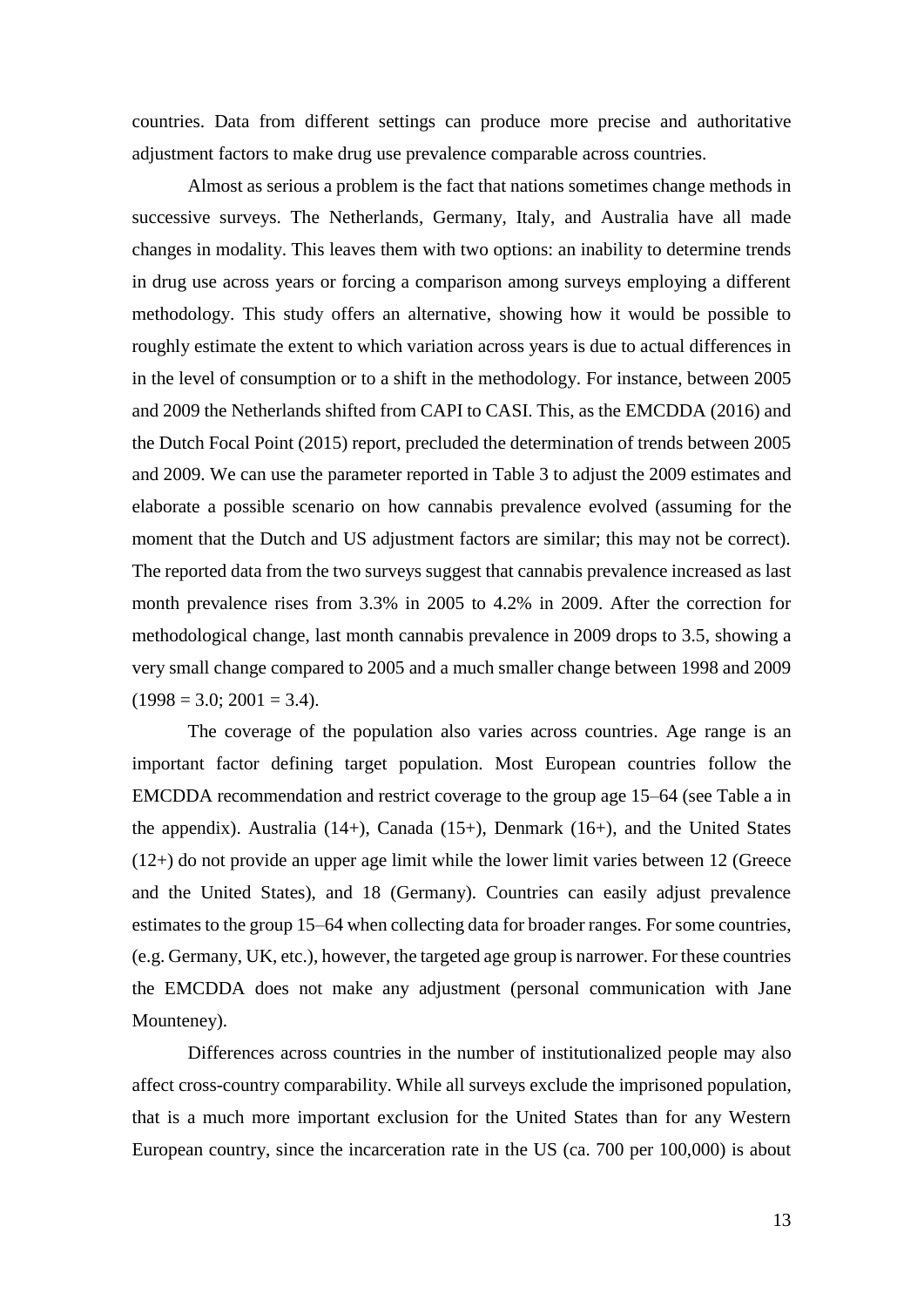seven times that for most EU member states (Walmsley, 2016). Since the incarcerated population has a higher rate of drug use (particularly frequent use), estimates of, for example, lifetime cocaine use among 15–34 year olds will be under-estimated to a greater extent in the US than in other countries. Still other factors – sampling, setting of the survey (house v school), question wording, etc., – may affect the reporting of drug use to surveys (Bowman-Bowen and Menard, 2016).

The issue of cross-country comparability is not limited solely to drug use prevalence but affects also other drug-related indicators, such as mortality, the burden of disease, and treatment penetration (Kilmer et al., 2015). Cross-country comparisons are possible but need care in interpretation. International surveys should be privileged over national household surveys for identifying main patterns. Comparisons of national surveys should explicitly take account of modality and adjust for targeting the same age group, and when possible be cross-checked with other sources.

Ignoring these differences and how they can influence cross-country comparisons may lead to incorrect inferences and misinterpretation of the effect of drug policies. The good news is that so far the effects have been modest.

#### **References**

- AIHW, 2014. National Drug Strategy Household Survey detailed report 2013 (Drug statistics series no. 28. Cat. no. PHE 183). Australian Institute of Health and Welfare, Canberra.
- Aquilino, W.S., 1997. Privacy effects on self-reported drug use: interctions with survye mode and respondent characteristics, in: Harrison, L., Hughes, A. (Eds.), The Validity of Self-Reported Drug Use: Improving the Accuracy of Survey Estimates. U.S. Department of Health and Human Services. National Institute on Drug Abuse, Rockville, MD.
- Aquilino, W.S., 1994. Interview Mode Effects in Surveys of Drug and Alcohol Use: A Field Experiment. Public Opin. Q. 58, 210–240. doi:10.1086/269419
- Beck, F., Peretti-Watel, P., 53898, Z.A., 2002. The Impact of Data Collection Methodology on the Reporting of Illicit Drug Use by Adolescents Vol. 57, 571– 592.
- Bowman-Bowen, L.C., Menard, S., 2016. Survey Design Elements as Influences on Estimates of Self-Reported Illicit Substance Use and Other Illegal Activities. J. Drug Issues 46, 178–197. doi:10.1177/0022042616629513
- Chalmers, J., Lancaster, K., Hughes, C., 2016. The stigmatisation of 'ice' and underreporting of meth/amphetamine use in general population surveys: A case study from Australia. Int. J. Drug Policy 36, 15–24. doi:10.1016/j.drugpo.2016.06.001
- Colón, H.M., Robles, R.R., Sahai, H., 2002. The validity of drug use self-reports among hard core drug users in a household survey in Puerto Rico: comparison of survey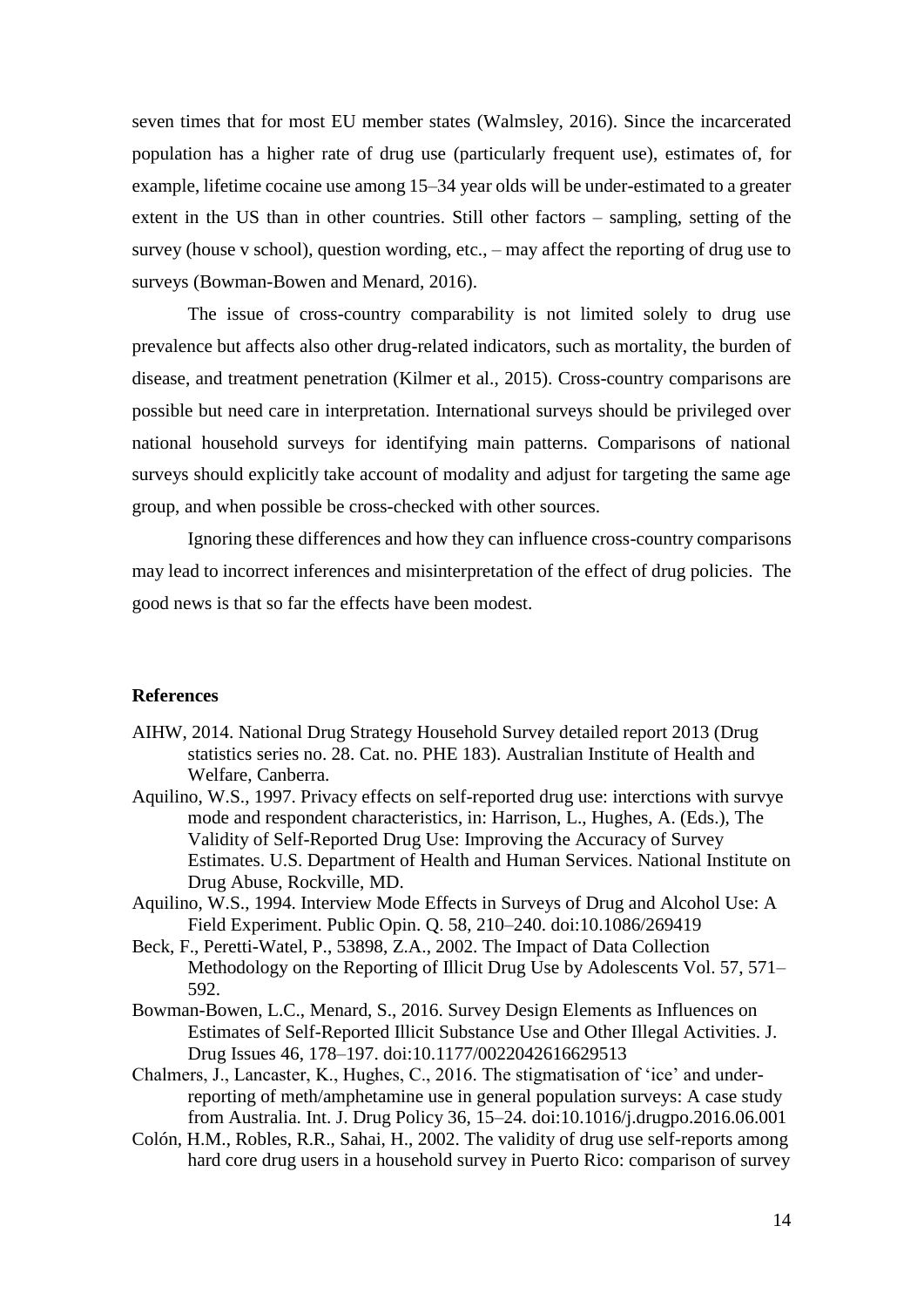responses of cocaine and heroin use with hair tests. Drug Alcohol Depend. 67, 269–279. doi:10.1016/S0376-8716(02)00081-9

- Corkrey, R., Parkinson, L., 2002. A comparison of four computer-based telephone interviewing methods: Getting answers to sensitive questions. Behav. Res. Methods Instrum. Comput. 34, 354–363. doi:10.3758/BF03195463
- Cox, B.G., Witt, M.B., Traccarella, M.A., Perez-Michael, L., 1992. Inconsistent reporting of drug use in 1988, in: Turner, C.F., Lessler, J.T., Gfroerer, J. (Eds.), Survey Measurement of Drug Use. Methodological Studies. National Institute on Drug Abuse. Division of Epidemiology and Prevention Research. Research Trinagle Institute, Washington, DC.
- Degenhardt, L., Hall, W., 2012. Extent of illicit drug use and dependence, and their contribution to the global burden of disease. The Lancet 379, 55–70. doi:10.1016/S0140-6736(11)61138-0
- EMCDDA, 2016. Euroepan Drug Report. Trends and Developments. European Monitoring Centre for Drugs and Drug Addiction, Lisbon.
- Gowing, L.R., Ali, R.L., Allsop, S., Marsden, J., Turf, E.E., West, R., Witton, J., 2015. Global statistics on addictive behaviours: 2014 status report. Addiction 110, 904–919. doi:10.1111/add.12899
- Greenwald, G., 2009. Drug Decriminalization in Portugal. Lessons for Creating fair and Successful drug policies. CATO Institute, Washington, D.C.
- Harrison, L.H., Martin, S.S., Enev, T., Harrington, D., 2007. Comparing Drug Testing and Self-Report of Drug Use among Youths and Young Adults in the General Population, Substance Abuse and Mental Health Services Administration, Office of Applied Studies. Rockville, MD.
- Health Canada, 2015. Canadian Alcohol and Drug Use Monitoring Survey 2012. Health Canada.
- Kilmer, B., Caulkins, J.P., Pacula, R.L., Reuter, P.H., 2011. Bringing perspective to illicit markets: estimating the size of the U.S. marijuana market. Drug Alcohol Depend. 119, 153–160.
- Kilmer, B., Reuter, P.H., Giommoni, L., 2015. What can be learned from cross-national comparisons of data on illegal drugs? Crime Justice 44, 227–296.
- Lee, S., 2014. Revealed: Australians are the world's biggest users of ecstasy… as UN drug report reveals our shocking relationship with drugs like cocaine and pot. Mail Online.
- Lessler, J.T., Caspar, R.A., Penne, M.A., Barker, P.R., 2000. Developing Computer Assisted Interviewing (CAI) for the National Household Survey on Drug Abuse. J. Drug Issues 30, 9–33.
- Lessler, J.T., O'Reilly, J.M., 1997. Mode of interviewing and reporting of sensitive issues: design and implementation of Audio Computer-Assisted Self-Interviewing, in: Harrison, L., Hughes, A. (Eds.), The Validity of Self-Reported Drug Use: Improving the Accuracy of Survey Estimates. U.S. Department of Health and Human Services. National Institute on Drug Abuse, Rockville, MD.
- MacCoun, R.J., 2011. What can we learn from the Dutch cannabis coffeeshop system? Addict. Abingdon Engl. 106, 1899–1910. doi:10.1111/j.1360- 0443.2011.03572.x
- Mounteney, J., Griffiths, P., Sedefov, R., Noor, A., Vicente, J., Simon, R., 2016. The drug situation in Europe: an overview of data available on illicit drugs and new psychoactive substances from European monitoring in 2015. Addiction 111, 34– 48. doi:10.1111/add.13056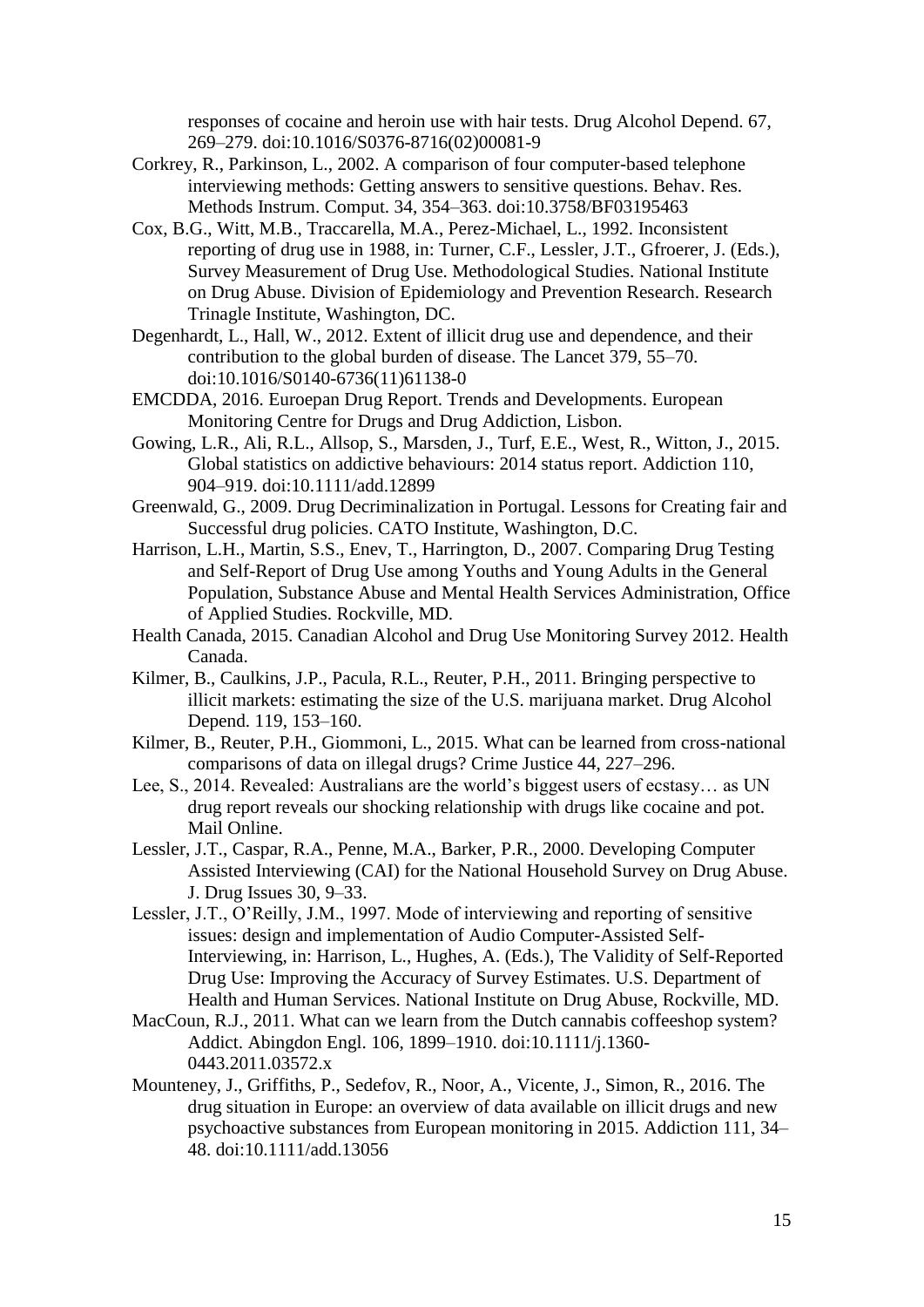- OECD, 2016. PISA 2015 Results (Volume I): Excellence and Equity in Education. PISA, OECD Publishing.
- Reitox National Focal Point, 2015. The Netherlands Drug Situation 2014. Trimbos Institute and 2Research and Documentation Centre (WODC).
- SAMHSA, 2014. Results from the 2013 National Survey on Drug Use and Health: Summary of National Findings (NSDUH Series H-48, HHS Publication No. (SMA) 14-4863). Substance Abuse and Mental Health Services Administration, Rockville, MD.
- Schober, S., Caces, F., Pergamit, M., Branden, L., 1992. Effect of mode of administration on reporting of drug use in the national longitudinal survey, in: Turner, C.F., Lessler, J.T., Gfroerer, J. (Eds.), Survey Measurment of Drug Use. Methodological Studies. National Institute on Drug Abuse. Division of Epidemiology and Prevention Research. Research Trinagle Institute, Washington, DC.
- Smith, H., 2015. UK has highest rate of cocaine use among young adults in Europe, says new report. The Independent.
- Tourangeau, R., Smith, T.W., 1996. Asking Sensitive Questions the Impact of Data Collection Mode, Question Format, and Question Context. Public Opin. Q. 60, 275–304.
- Tourangeau, R., Yan, T., 2007. Sensitive questions in surveys. Psychol. Bull. 133, 859– 883. doi:10.1037/0033-2909.133.5.859
- Travis, A., 2016. Ecstasy in comeback as new generation discovers dance drug. The Guardian.
- Turner, C.F., Ku, L., Rogers, S.M., Lindberg, L.D., Pleck, J.H., Sonenstein, F.L., 1998. Adolescent sexual behavior, drug use, and violence: increased reporting with computer survey technology. Science 280, 867–873.
- Turner, C.F., Lessler, J.T., Devore, J., 1992. Effects of mode of administration and wording on reporting of drug use, in: Turner, C.F., Lessler, J.T., Gfroerer, J. (Eds.), Survey Measurment of Drug Use. Methodological Studies. National Institute on Drug Abuse. Division of Epidemiology and Prevention Research. Research Trinagle Institute, Washington, DC.
- Turner, C.F., Villarroel, M.A., Rogers, S.M., Eggleston, E., Ganapathi, L., Roman, A.M., Al-Tayyib, A., 2005. Reducing bias in telephone survey estimates of the prevalence of drug use: a randomized trial of telephone audio-CASI. Addiction 100, 1432–1444. doi:10.1111/j.1360-0443.2005.01196.x
- UNODC, 2014. Global study on homicide: trends, contexts and data. UNODC United Nations Office on Drugs and Crime, Vienna.
- Walmsley, R., 2016. World Prison Population List, World Prison Brief. Institute for Criminal Policy Research, London.
- Wright, D.L., Aquilino, W.S., Supple, A.J., 1998. A Comparison of Computer-Assisted and Paper-and-Pencil Self-Administered Questionnaires in a Survey on Smoking, Alcohol, and Drug Use. Public Opin. Q. 62, 331–353.
- Zobel, F., Götz, W., 2011. Drug Use in Europe: Specific National Characteristics or Shared Models?, in: Hunt, G., Bergeron, H. (Eds.), Drugs and Culture: Knowledge, Consumption and Policy. Ashgate, Farnham.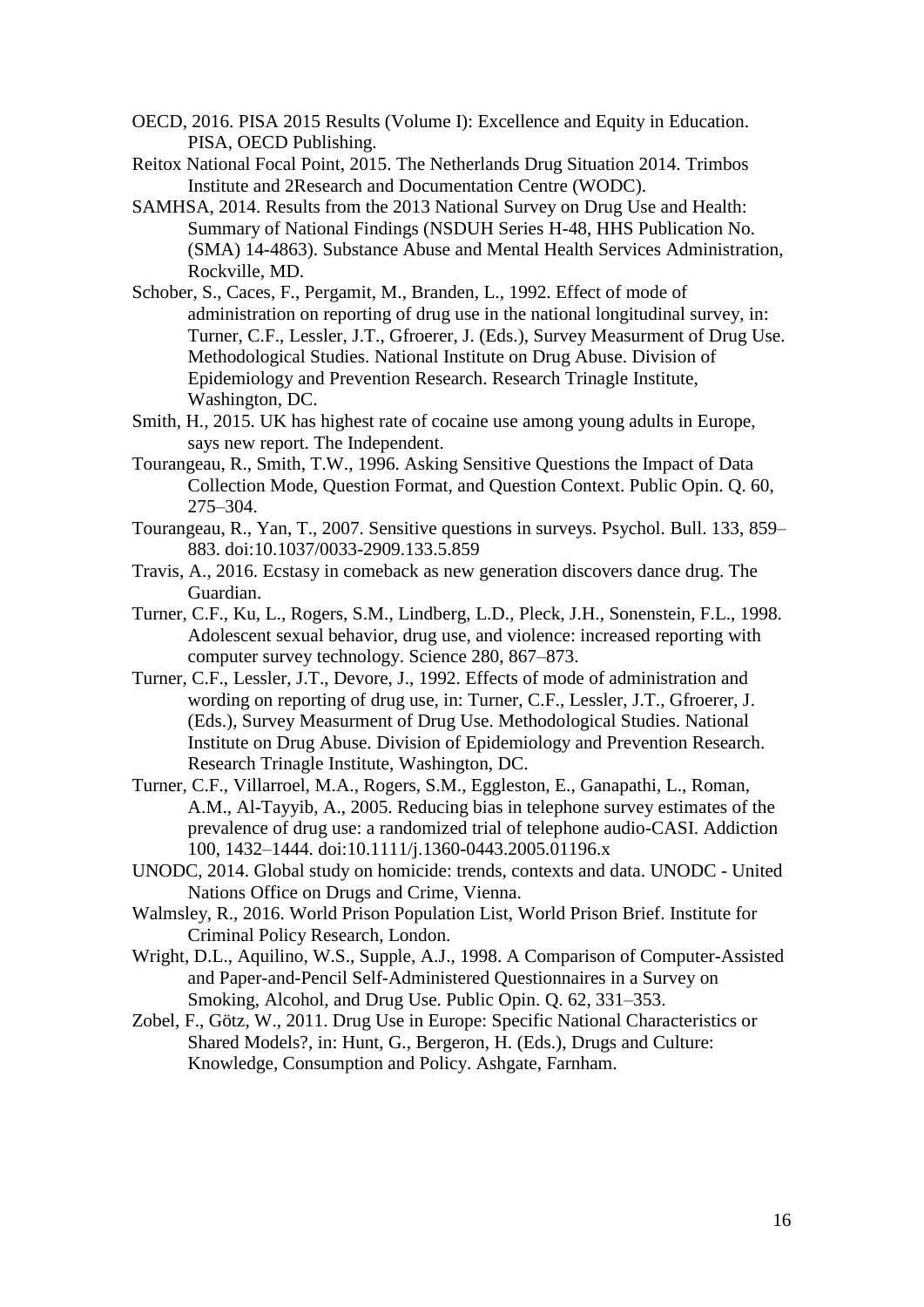## **Supplementary materials**

| <b>Country</b>                   | Year    | Age       | Data collection        | <b>Sample</b> | <b>Response</b> |
|----------------------------------|---------|-----------|------------------------|---------------|-----------------|
|                                  |         | range     | procedure(s)           | size          | rate $(\% )$    |
| <b>Australia</b>                 | 2013    | $14+$     | SAQ - D&C <sup>a</sup> | 23,855        | 49.1%           |
| Austria                          | 2008    | 15-93     | $IAO-P\&P$             | 3761          | 34%             |
| <b>Belgium</b>                   | 2013    | 15-64     | $SAO-P\&P$             |               |                 |
| Canada                           | 2012    | $15+$     | <b>CATI</b>            | 11,090        | 39.8%           |
| <b>Denmark</b>                   | 2013    | $16+$     | $SAO - Mail^b$         | 10470         | 61%             |
| <b>Finland</b>                   | 2010    | 15-69     | $SAQ - Mail^b$         | 1873          | 48%             |
| <b>France</b>                    | 2014    | 15-85     | <b>CATI</b>            | 13488         |                 |
| <b>Germany</b>                   | 2012    | 18-64     | MM <sup>c</sup>        | 9084          | 54%             |
| <b>Greece</b>                    | 2004    | 12-64     | $IAO-P\&P$             | 4351          |                 |
| <b>Ireland</b>                   | 2010/11 | 15-64     | <b>CAPI</b>            | 5128          |                 |
| <b>Italy</b>                     | 2014    | 15-74     | SAQ - Mail             | 6590          |                 |
| <b>Netherland</b>                | 2014    | 15-64     | CASI                   |               |                 |
| <b>Norway</b>                    | 2013    | $16 - 79$ | <b>CATI</b>            | 1794          |                 |
| <b>Portugal</b>                  | 2012    | 15-74     | <b>CAPI</b>            | 5355          | 52%             |
| <b>Spain</b>                     | 2013    | 15-64     | $SAO-P\&P$             | 23136         | 94%             |
| <b>Sweden</b>                    | 2014    | 16-84     | SAQ - Mail             | 6523          |                 |
| <b>United States</b>             | 2013    | $12+$     | <b>ACASI</b>           | 67,838        | 71.7%           |
| UK - England and<br><b>Wales</b> | 2014    | 16-59     | CASI                   | 21691         |                 |

Table d. Year and characteristics of national household surveys used in comparisons

*<sup>a</sup>D&C: Drop and collect* 

*b Respondents have also the possibility to complete a web-questionnaire* 

*c Multi method: Mail, phone, Internet*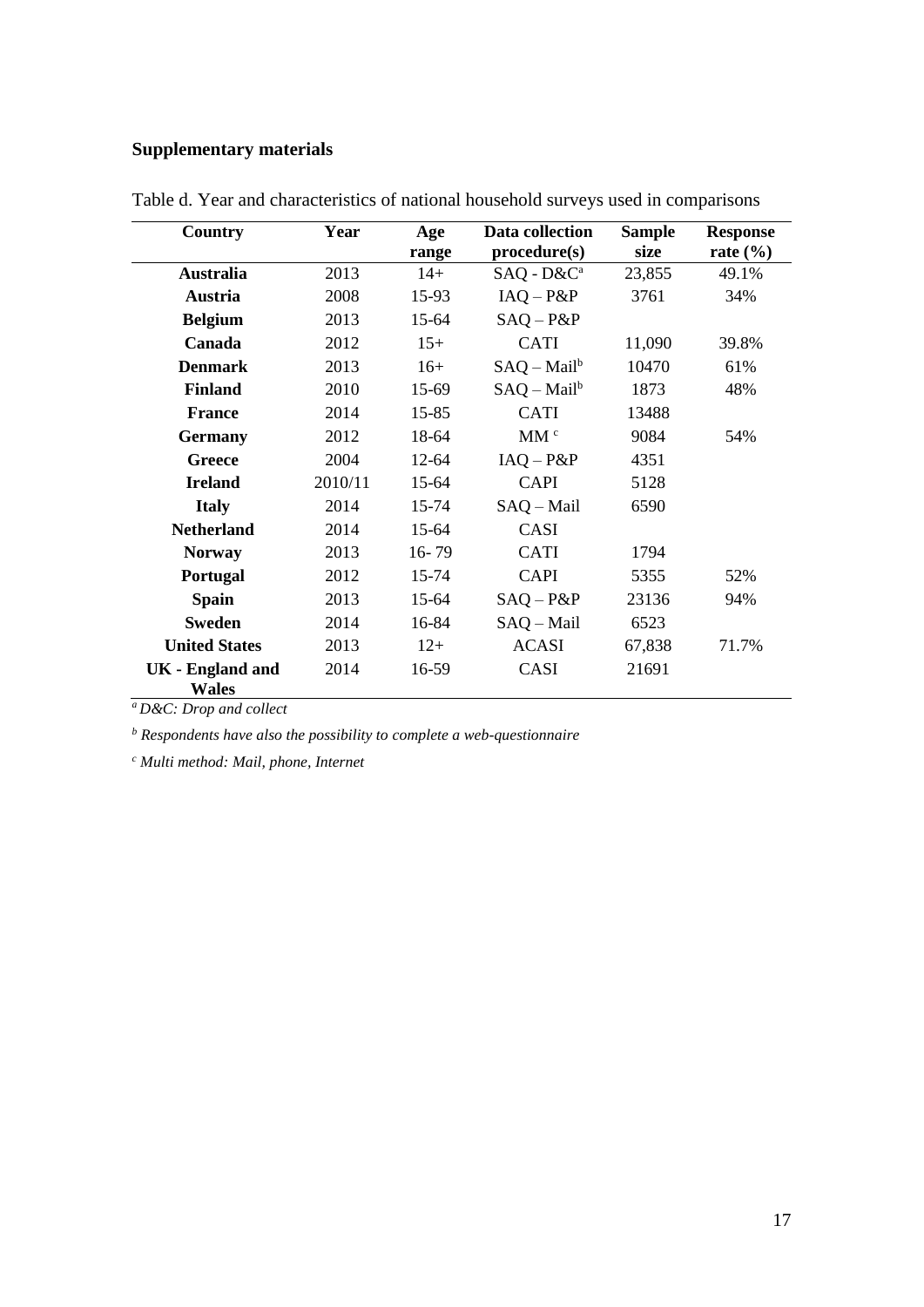| <b>Study</b>                                | Age range                 |                | Comparison           |                      |                       | <b>Country</b> | <b>Drugs</b>                                                        | <b>Prevalence</b>              |
|---------------------------------------------|---------------------------|----------------|----------------------|----------------------|-----------------------|----------------|---------------------------------------------------------------------|--------------------------------|
| Beck et al., 2002                           | $15-19$                   | SAQ-<br>P&P    | <b>CATI</b>          |                      |                       | France         | Cannabis                                                            | <b>LYP</b>                     |
| Lessler et al., 2000                        | $12-17$ ; $18+$ ; $12+$   | SAQ-<br>P&P    | <b>ACASI</b>         |                      |                       | <b>USA</b>     | Tobacco, cannabis, Alcohol, cocaine                                 | LTP, LYP, LMP                  |
| Wright et al., 1998                         | 12-18; 12-34; 19-34       | SAQ-<br>$P\&P$ | CASI                 |                      |                       | <b>USA</b>     | Tobacco, cannabis, Alcohol                                          | LMP, LTP                       |
| <b>Corkrey</b> and<br>Parkinson, 2002       | $18+$                     | CATI           | Hybrid I             | Hybrid II            | $T -$<br><b>ACASI</b> | Australia      | Alcohol, cannabis, amphetamines, heroin                             | LTP, LYP, LMP, age<br>of onset |
| Turner et al., 2005                         | 18-45                     | <b>CATI</b>    | <b>T-ACASI</b>       |                      |                       | <b>USA</b>     | Alcohol, Cannabis, Cocaine, Injecting drugs                         | LTP, LYP, LMP,<br>L3YP         |
| Spijkerman et al.,<br>2009                  | $15-64$                   | Web            | CASI                 |                      |                       | Netherlands    | Alcohol, Cannabis, Ecstasy, Cocaine,<br>Performance enhancing drugs | LTP, LYP                       |
| Turner et al., 1992                         | $12+$                     | SAQ-<br>P&P    | IAQ-P&P              |                      |                       | <b>USA</b>     | Alcohol, Cannabis, Cocaine                                          | LTP, LYP, LMP                  |
| Aquilino, 1994                              | 18-45                     | SAQ-<br>P&P    | IAQ-P&P              | <b>CATI</b>          |                       | <b>USA</b>     | Alcohol, Cannabis, Cocaine                                          | LTP, LYP, LMP                  |
| Turner et al., 1998                         | $15-19*$                  | <b>ACASI</b>   | SAQ-P&P              |                      |                       | <b>USA</b>     | Alcohol, Cannabis, Cocaine, Injecting drug                          | LTP, LYP, LMP,<br>L3YP         |
| <b>Tourangeau and</b><br><b>Smith, 1996</b> | 18-45                     | <b>CAPI</b>    | CASI                 | <b>ACASI</b>         |                       | <b>USA</b>     | Cannabis, Cocaine                                                   | LTP, LYP, LMP                  |
| Lessler and O'Reilly,<br>1997               | $12 - 20$                 | SAQ-<br>P&P    | <b>CAPI</b>          | <b>ACASI</b>         |                       | <b>USA</b>     | Alcohol, Cannabis, Cocaine                                          | LTP, LYP, LMP                  |
| Aquilino, 1997                              | 18-45                     | SAQ-<br>$P\&P$ | IAQ-P&P              | <b>CATI</b>          |                       | <b>USA</b>     | Cannabis, cocaine, pills, any illicit drugs                         | <b>LTP</b>                     |
| Schober et al., 1992                        | $14 - 21$                 | SAQ-<br>P&P    | IAQ-<br>$P\&P(^{b})$ | IAQ-<br>$P\&P(^{a})$ |                       | <b>USA</b>     | Cannabis, Cocaine                                                   | LTP, LYP, LMP                  |
| Beebe et al., 1998                          | $+12$ students            | CASI           | P&P                  |                      |                       | <b>USA</b>     | Alcohol, Cannabis, cocaine, LSD,<br>Amphetamines                    | <b>LYP</b>                     |
| Knapp and Kirk, 2003                        | Undergraduate<br>students | SAQ-<br>P&P    | Web                  | <b>CATI</b>          |                       | <b>USA</b>     | Cannabis                                                            | <b>LTP</b>                     |

Table e. Prior studies on the effect of modality choice on reporting drug use

*Note: this table reports studies on the effect that survey modality can have on reporting illicit drugs use. It does not include studies on the effect that mode of questioning can have on other sensitive questions (abortion, sexual partners, etc.).* 

*L3YP: last three year prevalence; (a) private (b) non-private \*Just males*